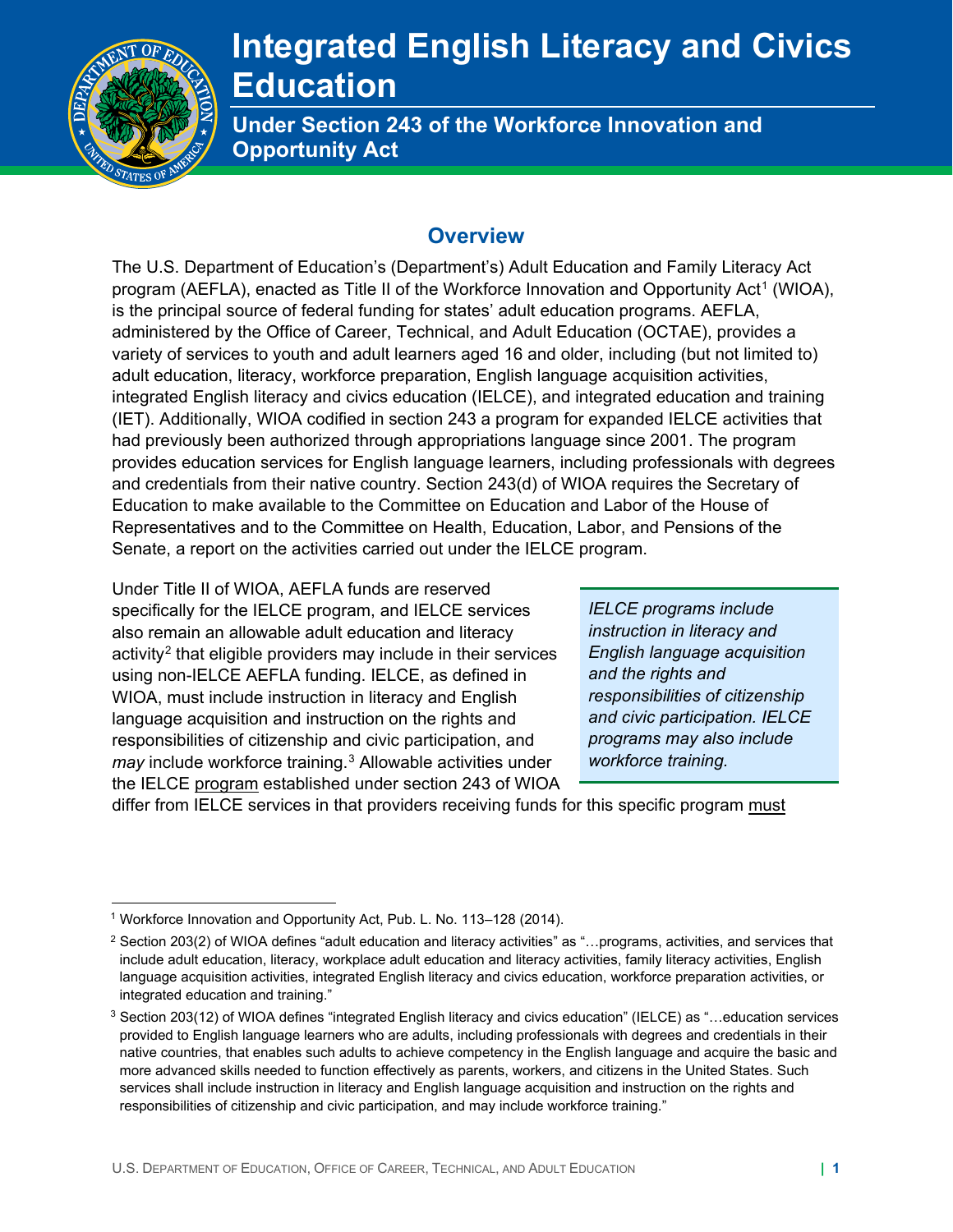economic self-sufficiency. Eligible providers must also integrate with the local workforce development system to carry out the program activities.<sup>[5](#page-1-1)</sup> For example, states and local initiatives. provide IELCE activities in combination with  $IET<sup>4</sup>$  $IET<sup>4</sup>$  $IET<sup>4</sup>$  activities. Furthermore, programs that receive section 243 funding are required to prepare English language learners for, and place such adults in, unsubsidized employment in in-demand industries and quality jobs that lead to providers develop partnerships to support IELCE programming through participation on local workforce development boards, coordinate job placement services with local one-stop centers for IELCE students, and include IELCE programming in state workforce development board

initiatives.<br>This biennial report includes available data from the National Reporting System for Adult Education (NRS), covering program years (PYs) 2018–19 and PY 2019–20. This report sets forth activities of the section 243 IELCE program in the following sections: Funding, Enrollment, Participant Outcomes, and Program Challenges and Promising Practices.

## **Funding**

 WIOA requires the Secretary of Education to reserve 12 percent of the AEFLA appropriation available for grants $6$  to carry out the IELCE program under Section 243. Section 243(b)(1)(A) requires the Secretary to allocate 65 percent of the IELCE funds to states based on a state's need for integrated English literacy and civics education. This is determined by calculating each 10 most recent years. Section 243(b)(1)(B) requires the Secretary to allocate the remaining 35 state's share of a 10-year average of the data of the Office of Immigration Statistics of the Department of Homeland Security for immigrants admitted for legal permanent residence for the percent of IELCE funds to states that have experienced recent growth among the target population as measured by the average of the three most recent years for which data for immigrants admitted for legal permanent residence are available.<sup>[7](#page-1-3)</sup>

 leadership activities (authorized under Section 242). As shown in Table 1, \$542,920,400 was Congress appropriated \$616,955,000 for AEFLA in fiscal year (FY) 2018 and \$641,955,000 in FY 2019. The Department reserved a portion specified by appropriations language for national available for AEFLA Basic Grants to States, and \$74,034,600 was available for Integrated English Literacy and Civics Education in FY 2018, which represented a \$4.2 million increase in the IELCE program from the prior FY 2017 funding level. In FY 2019, \$564,920,400 was

<span id="page-1-0"></span><sup>4</sup> Under Section 203(11) of WIOA and 34 C.F.R. § 463.35, "integrated education and training" (IET) means "…a service approach that provides adult education and literacy activities concurrently and contextually with workforce preparation activities and workforce training for a specific occupation or occupational cluster for the purpose of educational and career advancement." IET is further described at 34 C.F.R. §§ [463.36–463.38](https://463.36�463.38).

<span id="page-1-1"></span> 5 34 C.F.R. §§ [463.70–463.73](https://463.70�463.73). Retrieved from[: https://www.govinfo.gov/content/pkg/CFR-2019-title34-vol3/xml/CFR-](https://www.govinfo.gov/content/pkg/CFR-2019-title34-vol3/xml/CFR-2019-title34-vol3-subtitleB-chapIV.xml#seqnum463.70)[2019-title34-vol3-subtitleB-chapIV.xml#seqnum463.70.](https://www.govinfo.gov/content/pkg/CFR-2019-title34-vol3/xml/CFR-2019-title34-vol3-subtitleB-chapIV.xml#seqnum463.70)

<span id="page-1-2"></span> $^6$  Section 211(a)(2) requires that 12 percent of the AEFLA total appropriations amount that remains after reserving 2  $\,$ percent for National Leadership Activities be reserved to carry out the IELCE program. Language in appropriations acts have, for many years, routinely overridden the 2 percent set-aside for National Leadership Activities with a slightly different amount.

<span id="page-1-3"></span><sup>&</sup>lt;sup>7</sup> Office of Immigration Statistics of the Department of Homeland Security at [https://www.dhs.gov/office-immigration](https://www.dhs.gov/office-immigration-statistics)[statistics.](https://www.dhs.gov/office-immigration-statistics)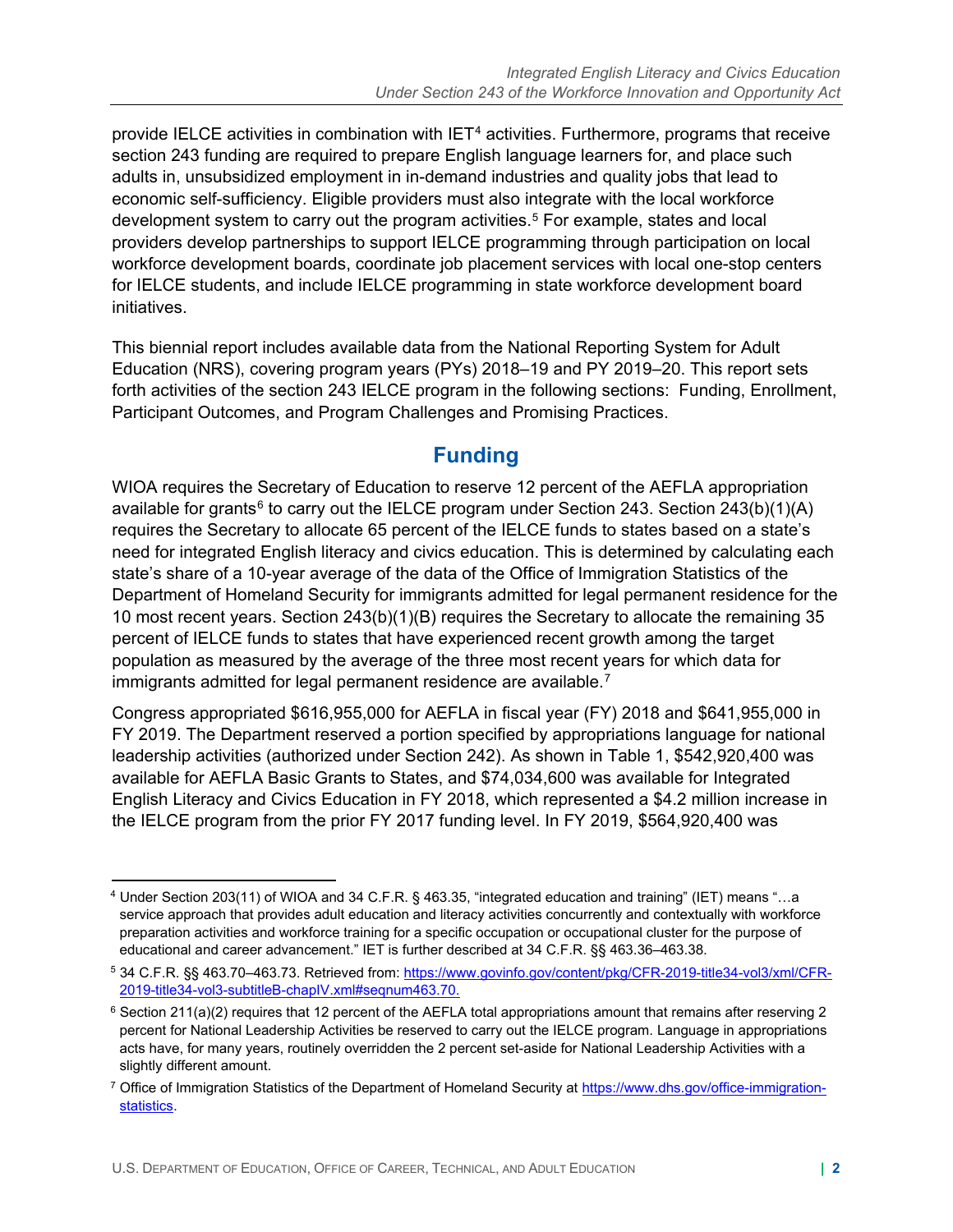available for AEFLA Basic Grants to States, and the IELCE program also saw an increase of \$3 million from the previous fiscal year, with \$77,034,600 available for the program.

 IELCE awards to states ranged from \$60,000 to \$14,683,382 in FY 2018 and from \$60,000 to \$15,097,875 in FY 2019.8

| Table 1: Congressional Appropriations for FYs 2016-2019 |                                                         |                                                                                   |                                        |  |  |
|---------------------------------------------------------|---------------------------------------------------------|-----------------------------------------------------------------------------------|----------------------------------------|--|--|
| Fiscal Year (FY)                                        | Section 243 - IELCE<br><b>Estimated Award</b><br>Amount | <b>AEFLA Basic</b><br><b>Grants to States</b><br><b>Estimated Award</b><br>Amount | Congressional<br><b>Appropriations</b> |  |  |
| FY 2016-17                                              | \$69,834,600                                            | \$512,120,400                                                                     | \$581,955,000                          |  |  |
| FY 2017-18                                              | \$69,834,600                                            | \$512,120,400                                                                     | \$581,955,000                          |  |  |
| FY 2018-19                                              | \$74,034,600                                            | \$542,920,400                                                                     | \$616,955,000                          |  |  |
| FY 2019-20                                              | \$77,034,600                                            | \$564,920,400                                                                     | \$641,955,400                          |  |  |

## **Enrollment**

17. Figure 1 illustrates enrollment data for the first four years of IELCE program implementation. 17. Figure 1 illustrates enrollment data for the first four years of IELCE program implementation.<br>Between PY 2016–17, PY 2017–18, and PY 2018–19, states reported a steady increase in faced by states during the COVID-1[9](#page-2-1) pandemic. $9$ The first full year of program implementation for the Section 243 IELCE program was PY 2016– participants enrolled in the IELCE program nationwide. However, the program experienced a 10 percent decrease in participants between PY 2018–19 and PY 2019–20 due to challenges

A key requirement of the IELCE program is that educational services be delivered in combination with IET activities. The AEFLA regulations<sup>10</sup> clarify that a program may meet the requirement to provide IELCE in combination with IET by co-enrolling participants in IET activities provided within the local or regional workforce development area offered through other public workforce system partners, or by using IELCE funds to support IET activities.

<span id="page-2-0"></span> that received \$60,000 in Section 243 IELCE program funds in Fiscal Years (FY) 2018 and 2019 are Montana,  $8$  Section 243(b)(2) of WIOA requires that no state receive an allotment for IELCE of less than \$60,000. The states Vermont, West Virginia, and Wyoming. The five states that received the largest amount of Section 243 IELCE program funds in FYs 2018 and 2019 are California, Florida, New Jersey, New York, and Texas.

<span id="page-2-1"></span><sup>9</sup> See *COVID-19 Pandemic Impacts* section on page 8.

<span id="page-2-2"></span> 10 34 C.F.R. § 463.74. Retrieved from [https://www.govinfo.gov/content/pkg/CFR-2019-title34-vol3/xml/CFR-2019](https://www.govinfo.gov/content/pkg/CFR-2019-title34-vol3/xml/CFR-2019-title34-vol3-subtitleB-chapIV.xml#seqnum463.74) [title34-vol3-subtitleB-chapIV.xml#seqnum463.74.](https://www.govinfo.gov/content/pkg/CFR-2019-title34-vol3/xml/CFR-2019-title34-vol3-subtitleB-chapIV.xml#seqnum463.74)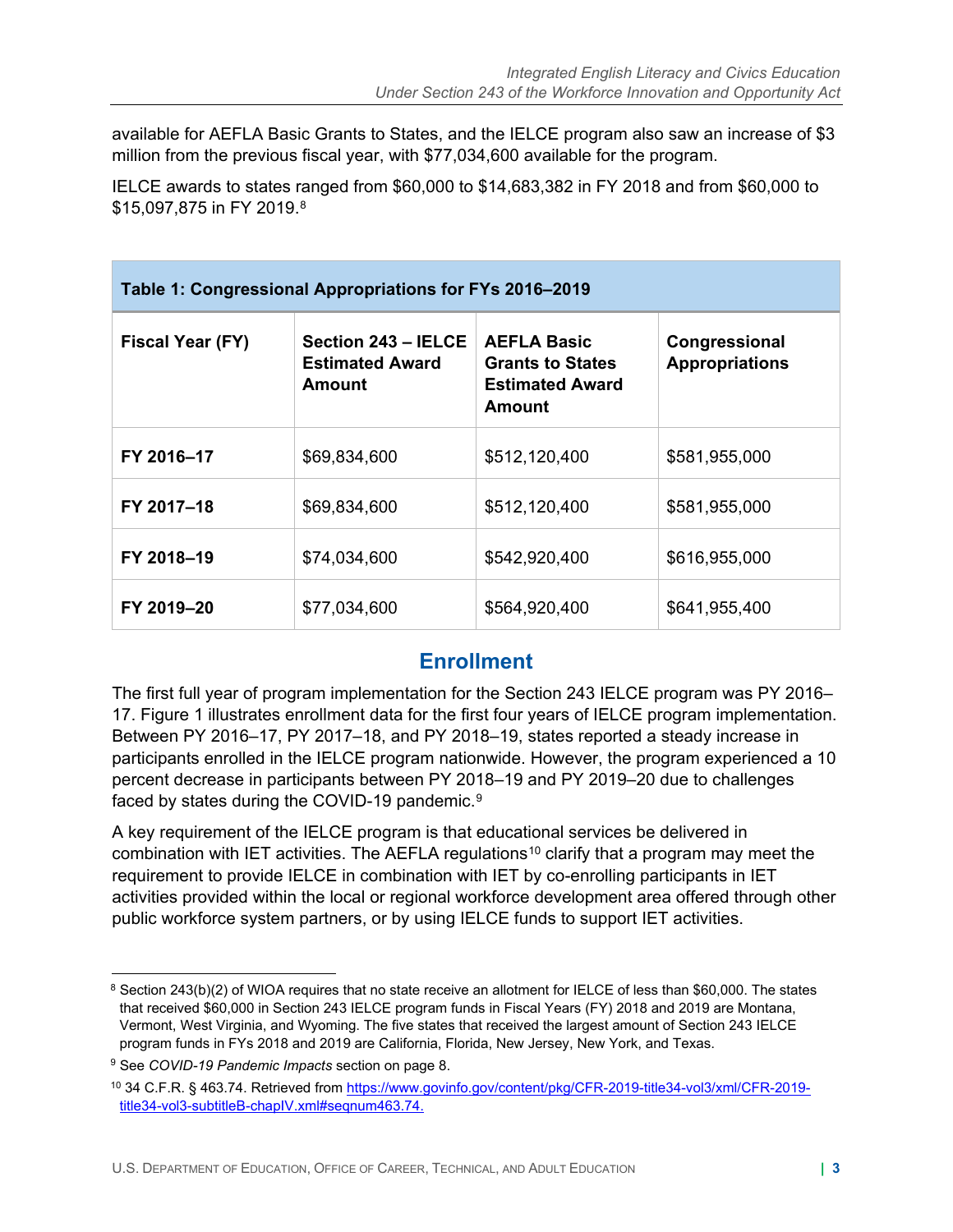| <b>Enrollment</b> |         |  |  |  |
|-------------------|---------|--|--|--|
| PY 2016-17:       | 116,683 |  |  |  |
| PY 2017-18:       | 160,124 |  |  |  |
| PY 2018-19:       | 167,328 |  |  |  |
| PY 2019-20:       | 149,281 |  |  |  |

Despite the challenges states may face in implementing the IET **Enrollment** component of the IELCE program, states have continued to make strides in increasing participation over the years. Between PY<br>2016–17 and PY 2019–20 the number of participants in the IET component of the program almost tripled, from 5,916 participants in PY 2016–17 to 17,494 participants in PY 2019–20.<sup>[11](#page-3-0)</sup> During this *time*, the Department increased its technical assistance efforts to assist states with improving and expanding IELCE programs, and states have continued to provide technical assistance to local

 and PY 2019–20; specifically, the IELCE program saw a slight increase of nearly 7 percent from PY 2017–18 and PY 2018–19 (increase from 29,926 to 35,508) but experienced a nearly 12 programs to ramp up IELCE services and the IET component over the years. In PY 2018–19 the previous year (see IELCE-IET data in Figure 1), due in large part to notable increases in two large states. In comparison, IET enrollment for all AEFLA participants saw an increase between percent decline in enrollment between PY 2018–19 and PY 2019–20 (35,508 to 31,370, respectively).

 in all age groups between PY 2018–19 and PY 2019–20. The largest overall number of decrease in participants enrolled between the two program years. Figure 2 provides disaggregated information regarding IELCE program participants by age. As indicated in the figure, there was a slight decrease in the number of IELCE program participants participants, representing more than half of the IELCE participants (approximately 52 percent in PY 2018–19 and 51 percent in PY 2019–20, respectively), was in the 25–44 age group, and this group saw a 12 percent decrease in participants between the two program years. The second largest age group, representing 19 percent of IELCE participants in PY 2018–19 and 20 percent of participants in PY 2019–20, was 45- to 54-year-olds, and this group saw an almost 8 percent

<span id="page-3-0"></span><sup>&</sup>lt;sup>11</sup> States saw a 136 percent increase in participants in the IET component of the IELCE program between PY 2016– 17 and PY 2017–18, a 17 percent increase in participants between PY 2017–18 and PY 2018–19, and a 7 percent increase in IET participation between PY 2018–19 and PY 2019–20.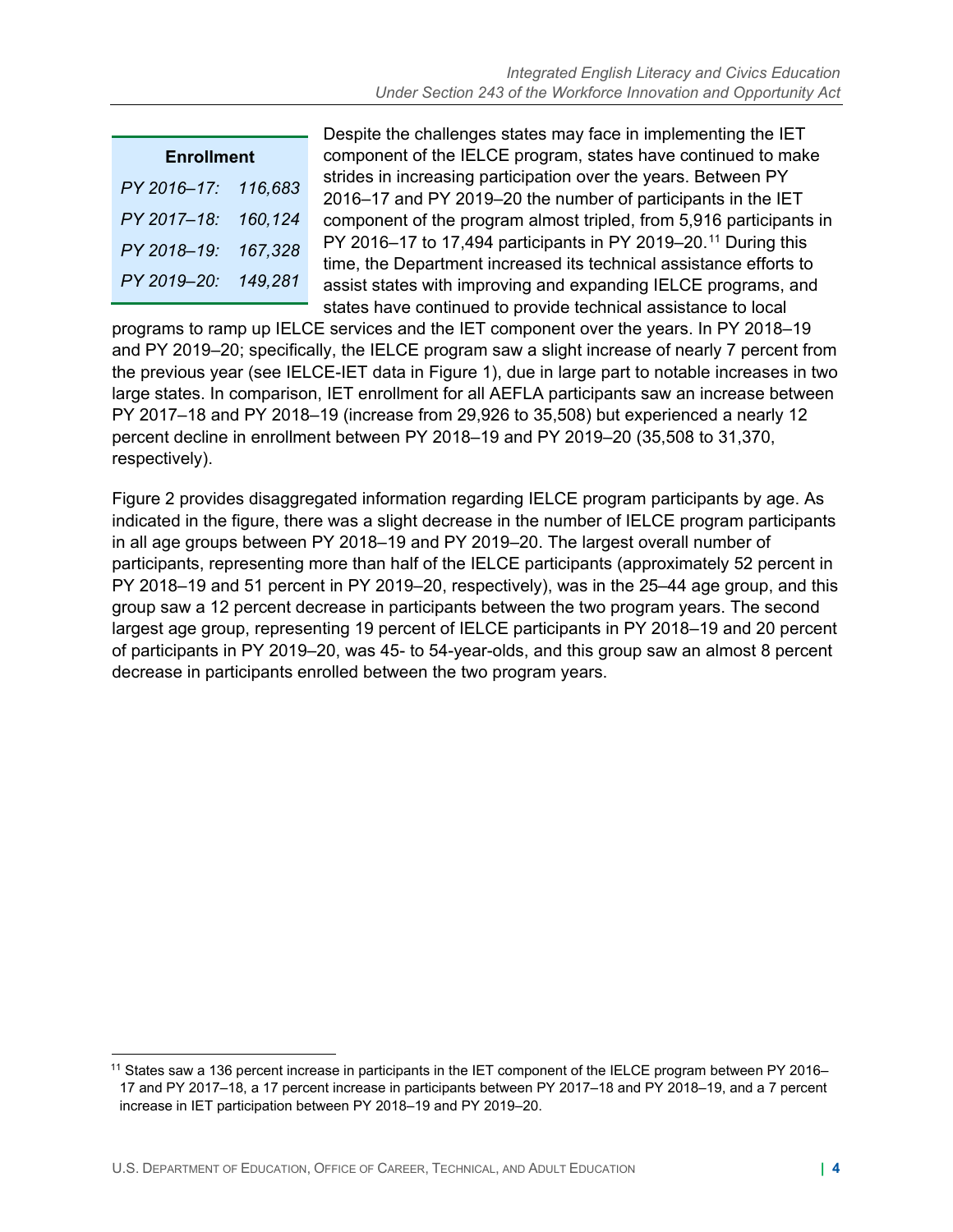

**Figure 1. Student Enrollment in IELCE by Program Type**[12](#page-4-0) 

**Figure 2. IELCE Program Participants by Age**[13](#page-4-1) 



<span id="page-4-0"></span><sup>&</sup>lt;sup>12</sup> Data retrieved from the National Reporting System for Adult Education, Table 3: Participants by Program Type and Age.

<span id="page-4-1"></span> $13$  Ibid.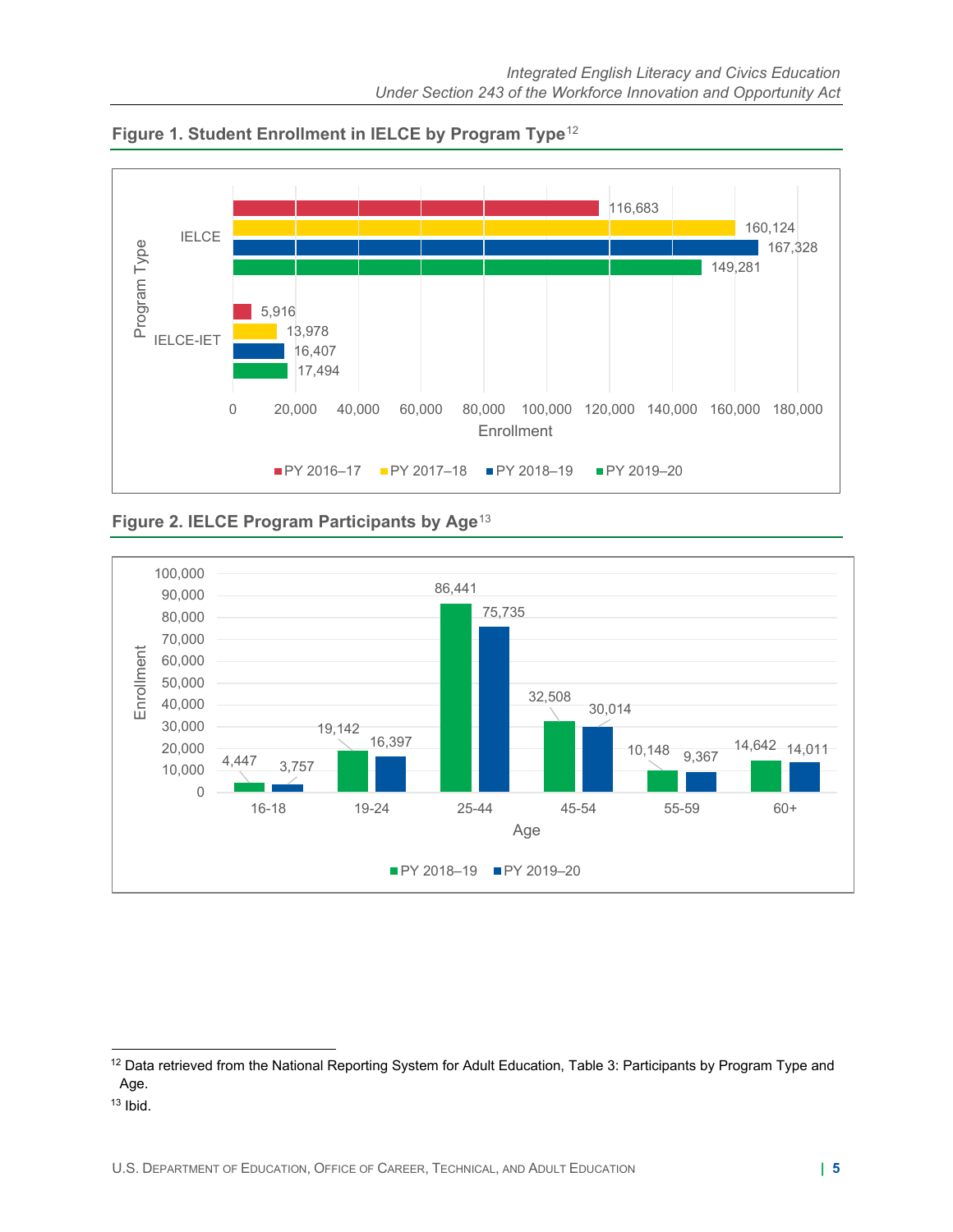# **IELCE Participant Outcomes**

 began reporting outcome achievement for participants in the IELCE program for the following five primary indicators of performance: $14$ Section 116 of WIOA establishes performance accountability indicators and performance reporting requirements to assess the effectiveness of states and local areas in achieving positive outcomes for individuals served by the WIOA core programs. In PY 2018–19, states

- • **Measurable Skill Gains**  The percentage of program participants who, during a program year, are in an education or training program that leads to a recognized postsecondary credential or employment and who are achieving measurable skill gains, defined as documented academic, technical, occupational, or other forms of progress, towards such a credential or employment;
- • **Employment Rate 2nd Quarter After Exit**  The percentage of participants who are in unsubsidized employment during the second quarter after exit from the program;
- **Employment Rate 4th Quarter After Exit**  The percentage of participants who are in unsubsidized employment during the fourth quarter after exit from the program;
- **Median Earnings 2<sup>nd</sup> Quarter After Exit** The median earnings of participants who are in unsubsidized employment during the second quarter after exit from the program; and
- • **Credential Attainment[15](#page-5-1)**  The percentage of those participants enrolled in an education or training program who attain a recognized postsecondary credential or a secondary school diploma, or its recognized equivalent, during participation in or within one year after exit from the program. A participant who has attained a secondary school diploma or its recognized equivalent is included in the percentage of participants who have attained a secondary school diploma or its recognized equivalent only if the participant also is employed or is enrolled in an education or training program leading to a recognized postsecondary credential within one year after exit from the program.

<span id="page-5-0"></span><sup>14 34</sup> C.F.R. §463.155 defines the six primary indicators of performance under WIOA. The sixth primary indicator of performance, effectiveness in serving employers, is measured as a shared outcome across all six core programs within each State and is not reported at the individual program or participant level. Therefore, this indicator could not be captured for the IELCE program. Retrieved fro[m https://www.govinfo.gov/content/pkg/CFR-2019-title34-](https://www.govinfo.gov/content/pkg/CFR-2019-title34-vol3/xml/CFR-2019-title34-vol3-subtitleB-chapIV.xml#seqnum463.155)<br>vol3/xml/CFR-2019-title34-vol3-subtitleB-chapIV.xml#seqnum463.155.

<span id="page-5-1"></span> $15$  For the purpose of Tables 1 and 2, the credential attainment number and percentage of program participants represent those participants who obtain a recognized postsecondary credential or a secondary school diploma or its recognized equivalent during participation in or within one year after exit from the program. Participants who obtain a secondary school diploma or its recognized equivalent are included in the percentage attaining a credential if they, in addition to obtaining a secondary school diploma or its recognized equivalent, have obtained or retained employment or are in an education or training program leading to a recognized postsecondary credential within one year after exit from the program.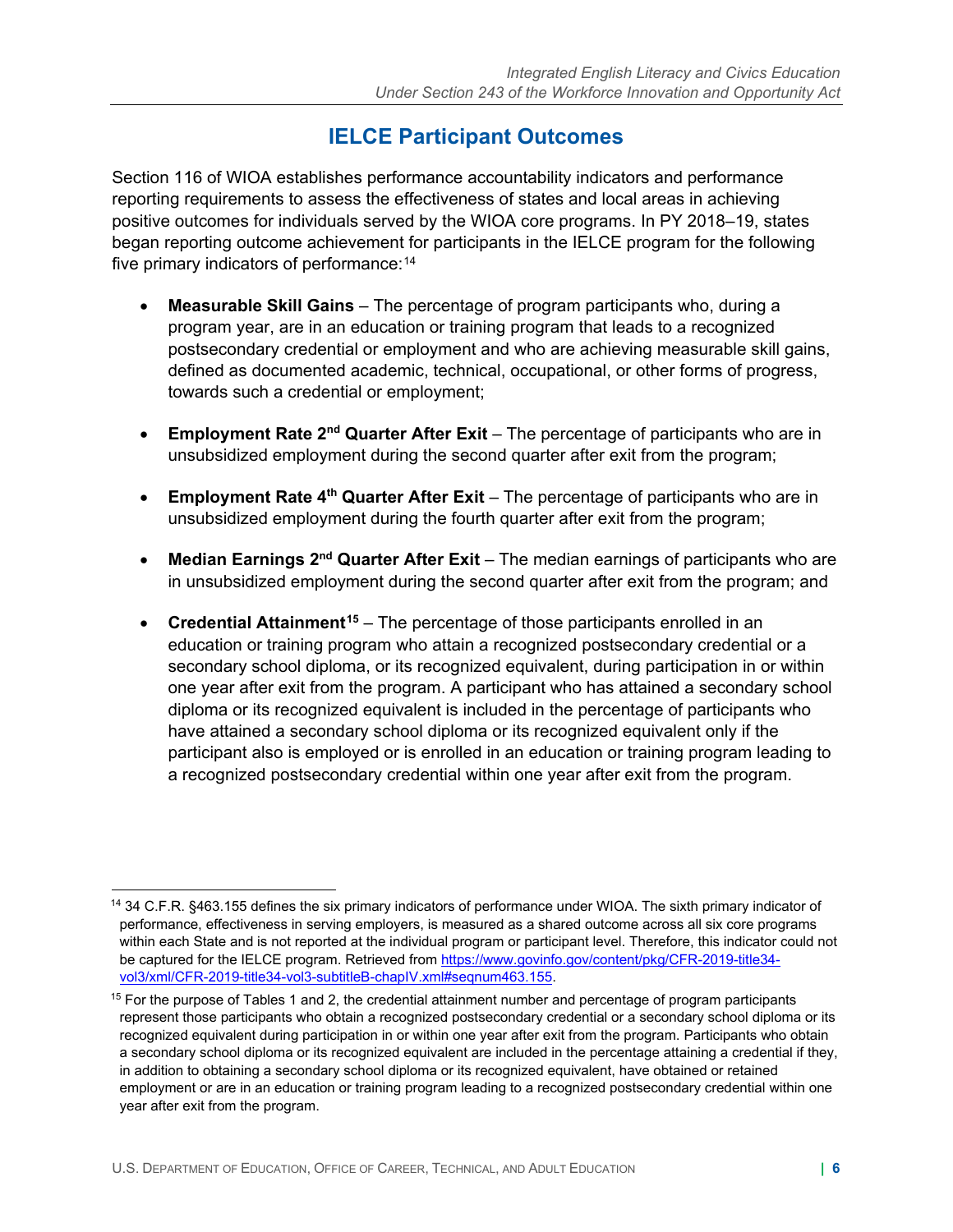| Table 2: IELCE Program Outcome Achievement - PY 2018-1916  |                                                  |                                                                                |                                                       |  |
|------------------------------------------------------------|--------------------------------------------------|--------------------------------------------------------------------------------|-------------------------------------------------------|--|
| <b>Performance Outcome</b>                                 | # of<br>Participants<br>Included in<br>Indicator | # of<br>Participants<br>Achieving<br>Outcome or<br>Median<br>Earnings<br>Value | Percentage of<br>Participants<br>Achieving<br>Outcome |  |
| <b>Measurable Skill Gains</b>                              | 175,965                                          | 91,576                                                                         | 52.04%                                                |  |
| <b>Employment Rate – 2<sup>nd</sup> Quarter after Exit</b> | 123,770                                          | 16,784                                                                         | 13.56%                                                |  |
| <b>Employment Rate – 4th Quarter after Exit</b>            | 104,814                                          | 12,991                                                                         | 12.39%                                                |  |
| Median Earnings $-2nd$ Quarter after Exit                  | 97,502                                           | \$5,775                                                                        | N/A                                                   |  |
| <b>Credential Attainment</b>                               | 9,772                                            | 1,566                                                                          | 16.03%                                                |  |

| Table 3: IELCE Program Outcome Achievement - PY 2019-20 <sup>17</sup> |                                                  |                                                                                |                                                       |  |  |
|-----------------------------------------------------------------------|--------------------------------------------------|--------------------------------------------------------------------------------|-------------------------------------------------------|--|--|
| <b>Performance Outcome</b>                                            | # of<br>Participants<br>Included in<br>Indicator | # of<br>Participants<br>Achieving<br>Outcome or<br>Median<br>Earnings<br>Value | Percentage of<br>Participants<br>Achieving<br>Outcome |  |  |
| <b>Measurable Skill Gains</b>                                         | 150,567                                          | 64,858                                                                         | 43.07%                                                |  |  |
| Employment Rate - 2 <sup>nd</sup> Quarter after Exit                  | 134,473                                          | 30,696                                                                         | 22.82%                                                |  |  |

<span id="page-6-0"></span><sup>&</sup>lt;sup>16</sup> Data retrieved from National Reporting System for Adult Education, Table 9: Outcome Achievement for Participants in Integrated English Literacy and Civics Education, Program Year 2018–19.

<span id="page-6-1"></span><sup>&</sup>lt;sup>17</sup> Data retrieved from National Reporting System for Adult Education, Table 9: Outcome Achievement for Participants in Integrated English Literacy and Civics Education, Program Year 2019–20.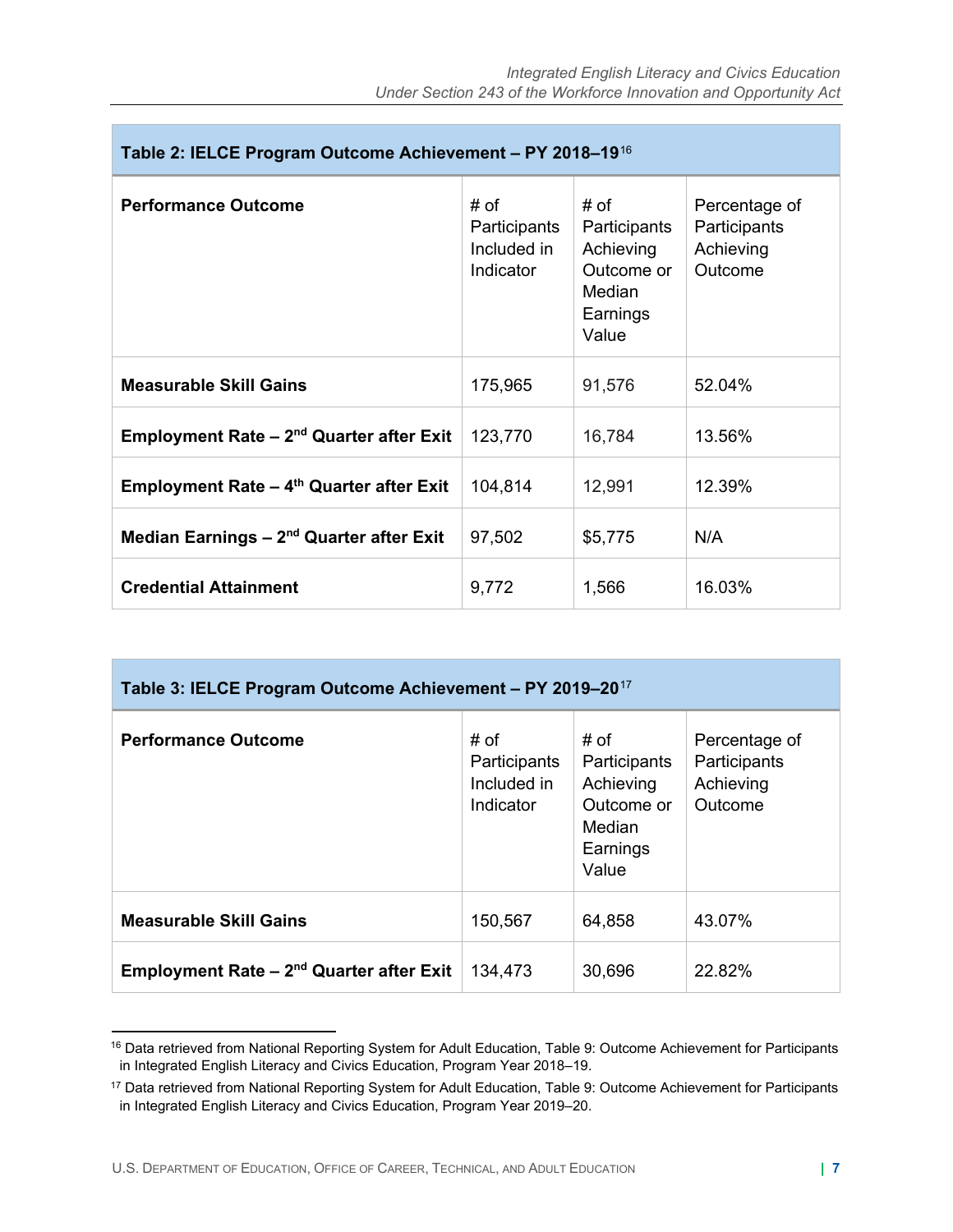| <b>Employment Rate - 4th Quarter after Exit</b>      | 137,091 | 25,258  | 18.42% |
|------------------------------------------------------|---------|---------|--------|
| Median Earnings - 2 <sup>nd</sup> Quarter after Exit | 98,352  | \$5,980 | N/A    |
| <b>Credential Attainment</b>                         | 19,303  | 3,010   | 15.59% |

#### **IELCE Program Challenges and Promising Practices**

outlined in the regulations.<sup>18</sup> States award Section 243 IELCE funds through the same competitive process that is required to award the basic AEFLA grant funds to eligible providers. States also have the flexibility to implement a variety of IELCE program designs as long as programs meet the requirements

IELCE programs per state and as many as 115 programs in summarizing states' efforts one state.<sup>19</sup> Figure 3 highlights the most commonly reported and progress in<br>industries by states. Of the states that have indicated industry implementing the IELCE<br>sectors for the IET component of the IELCE program, the In the annual narrative reports submitted by states in PYs 2018–19 and 2019–20, the majority of states reported having<br>a narrative report<br>IELCE programs per state and as many as 115 programs in summarizing states' efforts Frequently reported type of IET program within industry sectors<br>for both program years was health care, with 54 percent of<br>states reporting programs within this industry sector in 2018-19 and 97 percent of states reporting programs within this

industry sector in [20](#page-7-2)19–20.<sup>20</sup> Other popular IET sectors reported by states were hospitality, business/information technology, manufacturing, construction, and skilled trades, among others.[21](#page-7-3) 

<span id="page-7-0"></span><sup>&</sup>lt;sup>18</sup> 34 C.F.R. §§ [463.70–463.75.](https://463.70�463.75) Retrieved from <u>https://www.govinfo.gov/content/pkg/CFR-2019-title34-vol3/xml/CFR-</u> [2019-title34-vol3-subtitleB-chapIV.xml#seqnum463.70.](https://www.govinfo.gov/content/pkg/CFR-2019-title34-vol3/xml/CFR-2019-title34-vol3-subtitleB-chapIV.xml#seqnum463.70)

<span id="page-7-1"></span><sup>&</sup>lt;sup>19</sup> The Program Year (PY) 2019–20 Annual State Narrative Report indicated five states with one program each (Alaska, Hawaii, North Dakota, South Dakota, and Wyoming), and one state with 115 programs (California). The number of programs ranged by state, with a median of six IELCE programs across states.

<span id="page-7-2"></span> health care in PY 2018–19, which increased to 97 percent in PY 2019–20.  $20$  Of states that reported IET industry sectors in their narrative reports, 54 percent of states reported IET programs in

<span id="page-7-3"></span><sup>&</sup>lt;sup>21</sup> Some sectors saw significant increases between PYs 2018–19 and 2019–20. Growth in these sectors partially reflects increased reporting of IET sectors by states in the narrative report, as well as actual increases.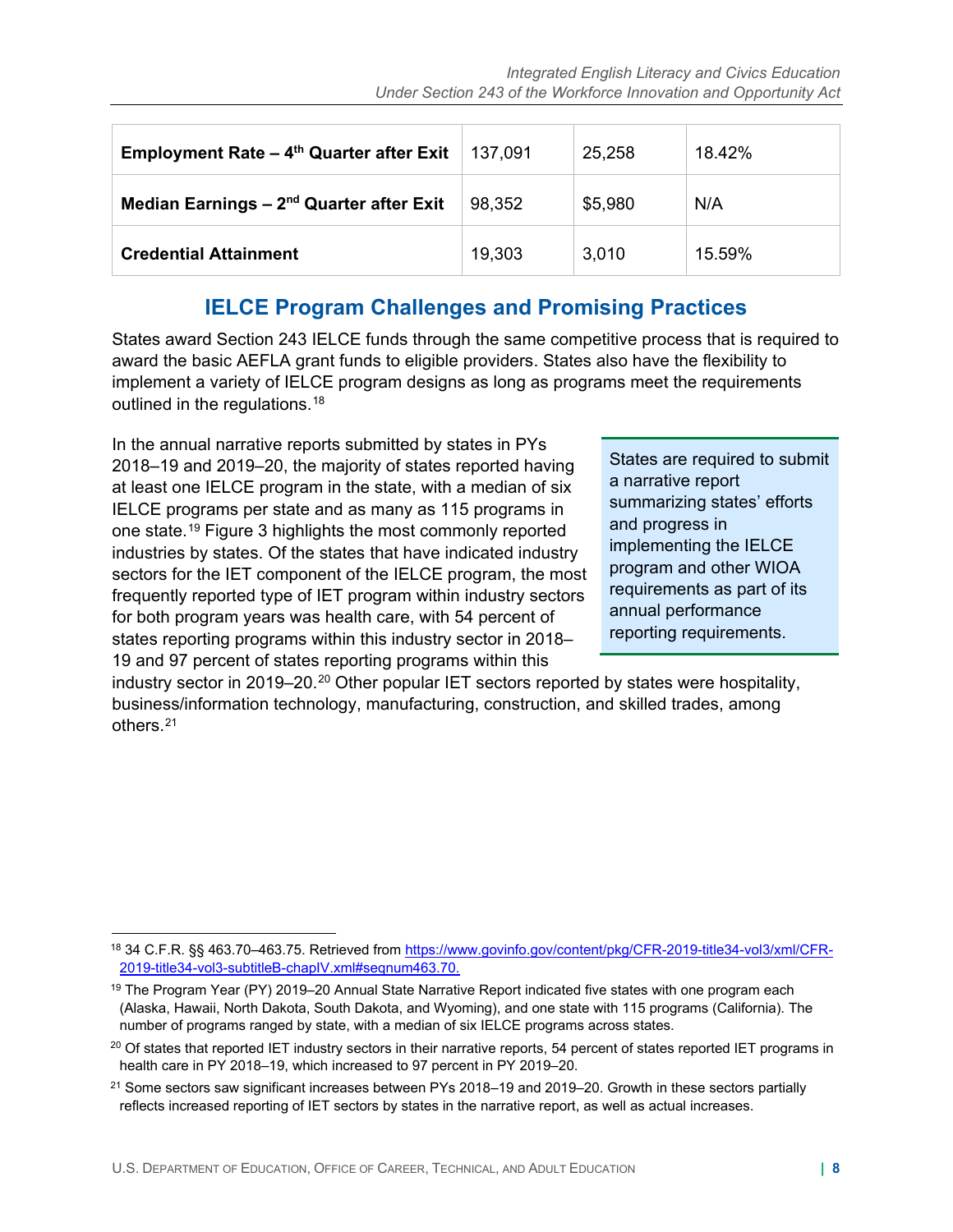

**Figure 3. IELCE Industry Sectors - 2018–19 to 2019–20 State Narratives**[22](#page-8-0)

 states reported challenges offering IELCE services in combination with IET activities and found Several states reported challenges in implementing the IELCE program. In particular, many difficulty designing and implementing the IET requirements. In both PYs 2018–19 and 2019–20, the most frequently mentioned challenge in the narrative reports was recruitment to IELCE programs, especially in states with extensive rural areas. Other recruitment challenges included: finding a sufficient number of students to participate in specific career clusters, delivering IET services to students who worked multiple jobs or had scheduling conflicts, or identifying training appropriate for IELCE learners at very low levels of English proficiency. Some states also expressed challenges in developing partnerships with area employers and local workforce boards, as well as difficulty funding occupational training due to limited resources.

 employers to be involved in the development of occupationally relevant instructional materials Despite these challenges, several states reported promising approaches and successes in their IELCE programming and described ongoing professional development or technical assistance efforts to strengthen the IET components and ensure local providers fully understood the IELCE requirements. Such strategies included the use of dedicated career navigators to assist students with career counseling and job search support, as well as increased communication and collaboration with employers. Some states reported developing partnerships with employers or local industries to support IELCE participants' placement in employment, including allowing and offering student participants employment after IELCE program completion. A significant number of states indicated successes in integrating local IELCE providers' activities with the local workforce development board, along with stronger connections with postsecondary institutions and employers, which allowed them to address regional training and employment needs. Additionally, a select number of states reported participating in the Department's federally funded *Building Opportunities through Integrated English Literacy and Civics Education* project, which provided coaching and other technical assistance to support program

<span id="page-8-0"></span><sup>22</sup> PY 2018–19 and PY 2019–20 Adult Education Annual State Narrative Reports.